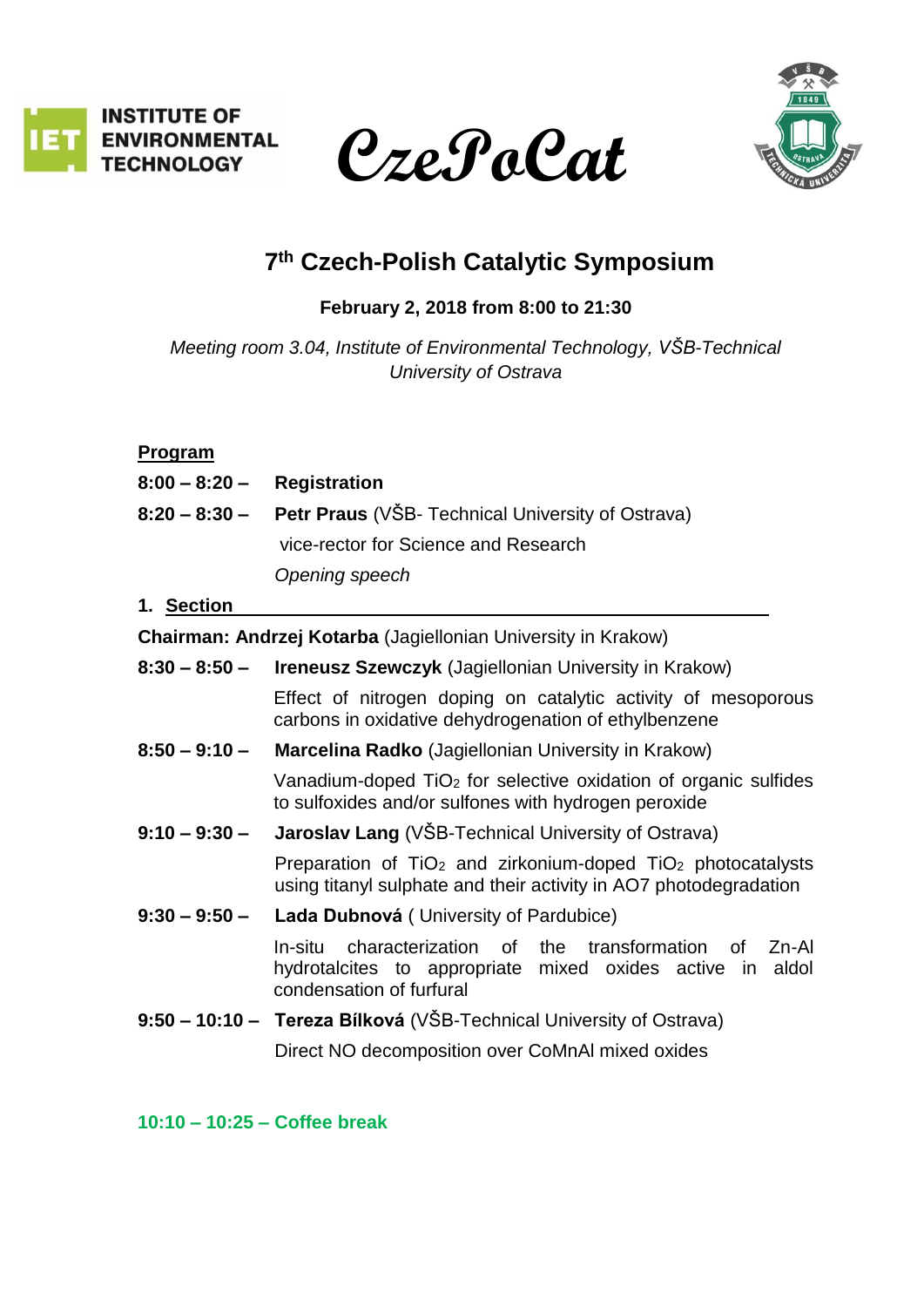#### **2. Section**

**Chairman: Wojciech Macyk** (Jagiellonian University in Krakow)

## **10:25 – 10:45 – Aleksandra Borcuch** (Jagiellonian University in Krakow)

The influence of iron aggregation on catalytic performance of micro-mesoporous MFI in DeNOc process

**10:45 – 11:05 – Tomasz Berniak** (Jagiellonian University in Krakow)

Selective aerobic oxidation of 4-methylanisole over Nhydroxyphthalimide species incorporated into polymer structure

**11:05 – 11:25 – Zdeněk Zikmund** (VŠB-Technical University of Ostrava)

Ni-C catalyst for reforming of hydrocarbons

**11:25 – 11:45 – Malgorzata Chelmicka** (Lodz University of Technology)

Hydrolytic hydrogenation of lignocellulosic biomass towards biofuel additives

#### **11:45 – 13:00 – Lunch**

**3. Section**

**Chairman: Jacek Grams** (Lodz University of Technology)

**13:00 – 13:20 – Tomasz Kondratowicz** (Jagiellonian University in Krakow)

Hollow zirconia spheres decorated with cobalt and copper oxides as catalysts of toluene combustion

**13:20 – 13:40 – Aneta Święs** (Jagiellonian University in Krakow)

Functionalization of mesoporous silica materials for environmental catalysis - case study

**13:40 – 14:00 – Joanna Kuncewicz** (Jagiellonian University in Krakow)

Spectroelectrochemical probing of electronic states close to the valence band in doped semiconductors

**14:00 – 14:20 – Wojciech Kaspera** (Jagiellonian University in Krakow)

Catalytic soot combustion over oxides - fundamental and applied research research

**14:20 – 14:40 – Magdalena Mikrut** (Jagiellonian University in Krakow)

What's wrong with Wawel smog?

# **14:40 – 15:00 – Coffee break**

**4. Section** 

**Chairman: Libor Čapek** (University of Pardubice)

**15:00 – 15:20 – Barbora Grycová** (VŠB-Technical University of Ostrava)